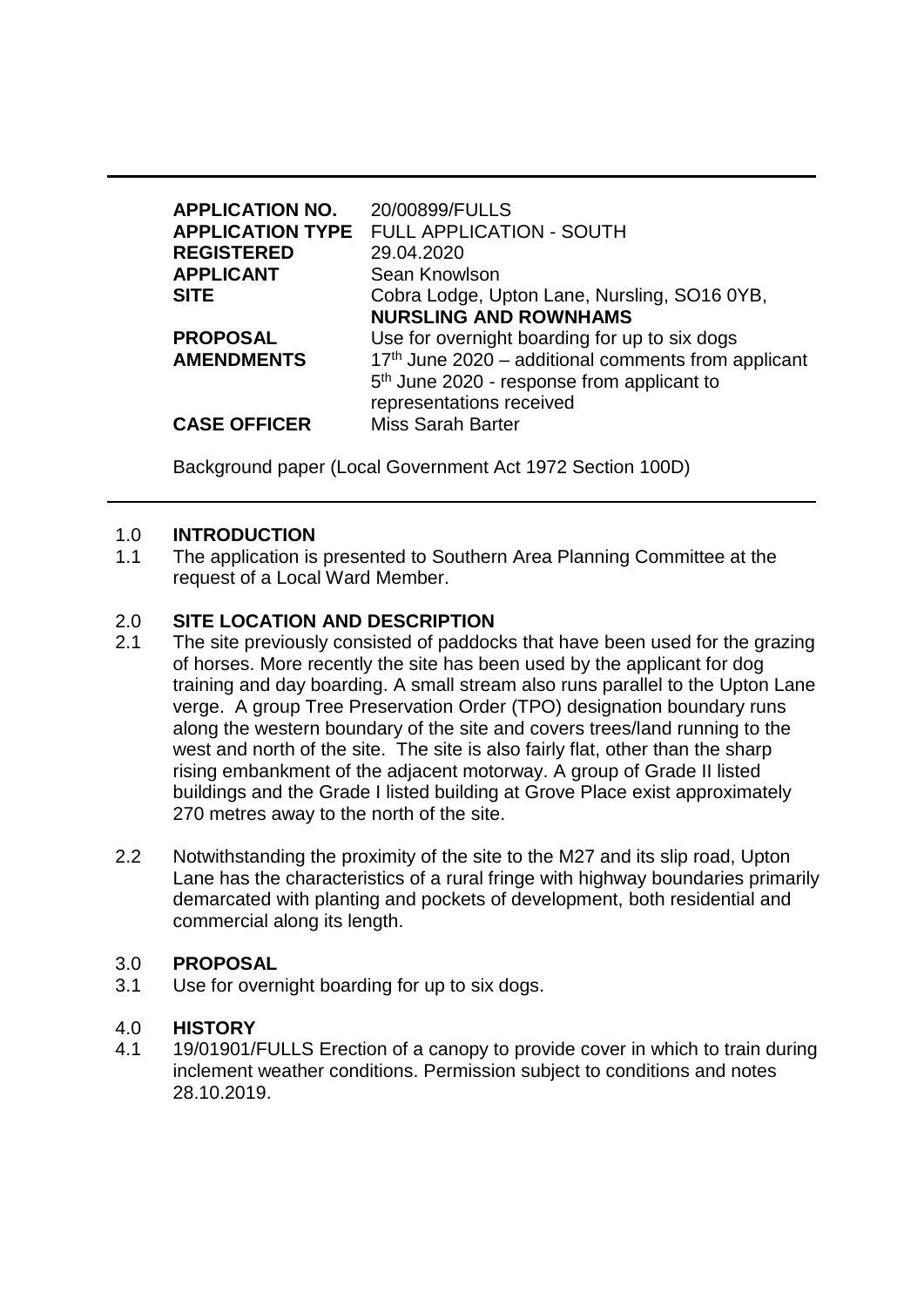- 4.2 19/00781/VARS Vary conditions 3, 4 and 15 of 16/00957VARS ((Change of use from agricultural land to a Security Dog Training Facility with associated ancillary rooms) to extend the opening hours of the facility from condition 4 and to remove the word "security" from condition 15) Condition 3 to allow a maximum of 12 dogs, Condition 4 to extend hours to 17.00 on Saturdays and Condition 15 to include day boarding. Permission subject to conditions and notes.
- 4.3 17/01707/VARS Vary conditions 3 and 4 of 16/00957/VARS (Change of use from agricultural land to a Dog Training Facility with associated ancillary rooms) to remove Condition 3, which limits number of dogs on site to 6, vary condition 4 and to extend the opening hours of the facility until 17:00 on Saturdays. Refused 03.12.2018.
- 4.4 16/00957/VARS Vary conditions 4 and 15 of 15/02631/VARS (Change of use from agricultural land to a Security Dog Training Facility with associated ancillary rooms) to extend the opening hours of the facility from Condition 4 and to remove the word "security" from Condition 15. Permitted subject to conditions 28.06.2016.
- 4.5 15/02631/VARS Vary condition 8 of 11/00386/FULLS (Change of use from agricultural land to a Security Dog Training Facility with associated ancillary rooms) to allow 1.8 metre high gates and associated structure to support. Permission. 03.02.2016.
- 4.6 11/00386/FULLS Change of use from agricultural land to a Security Dog Training Facility with associated ancillary rooms. Refused. Appeal Allowed – 08.12.2011 (Appeal ref: 2157760).
- 4.7 10/01147/FULLS Change of use from agricultural land to a Security Dog Training Facility with associated ancillary rooms. Refused – 16.08.2010.

### 5.0 **CONSULTATIONS**

- 5.1 Highways No Objection.
- 5.2 Environmental Protection No Objections or comments. (Decision reached following consultation with the animal warden).

### 6.0 **REPRESENTATIONS** Expired 04.06.2020

- 6.1 Nursling and Rownhams Parish Council **Objection:**
	- The application will significantly vary the conditions applied by the Inspectorate in 2011: 'no dogs, trainers or other animals or persons shall be accommodated overnight at the site'.
	- The application does not provide any information as to how any potential impact on the local community; noise or traffic movements will be mitigated, in accordance with Test Valley Borough Revised Local Plan 2016 policies LHW4 and E2.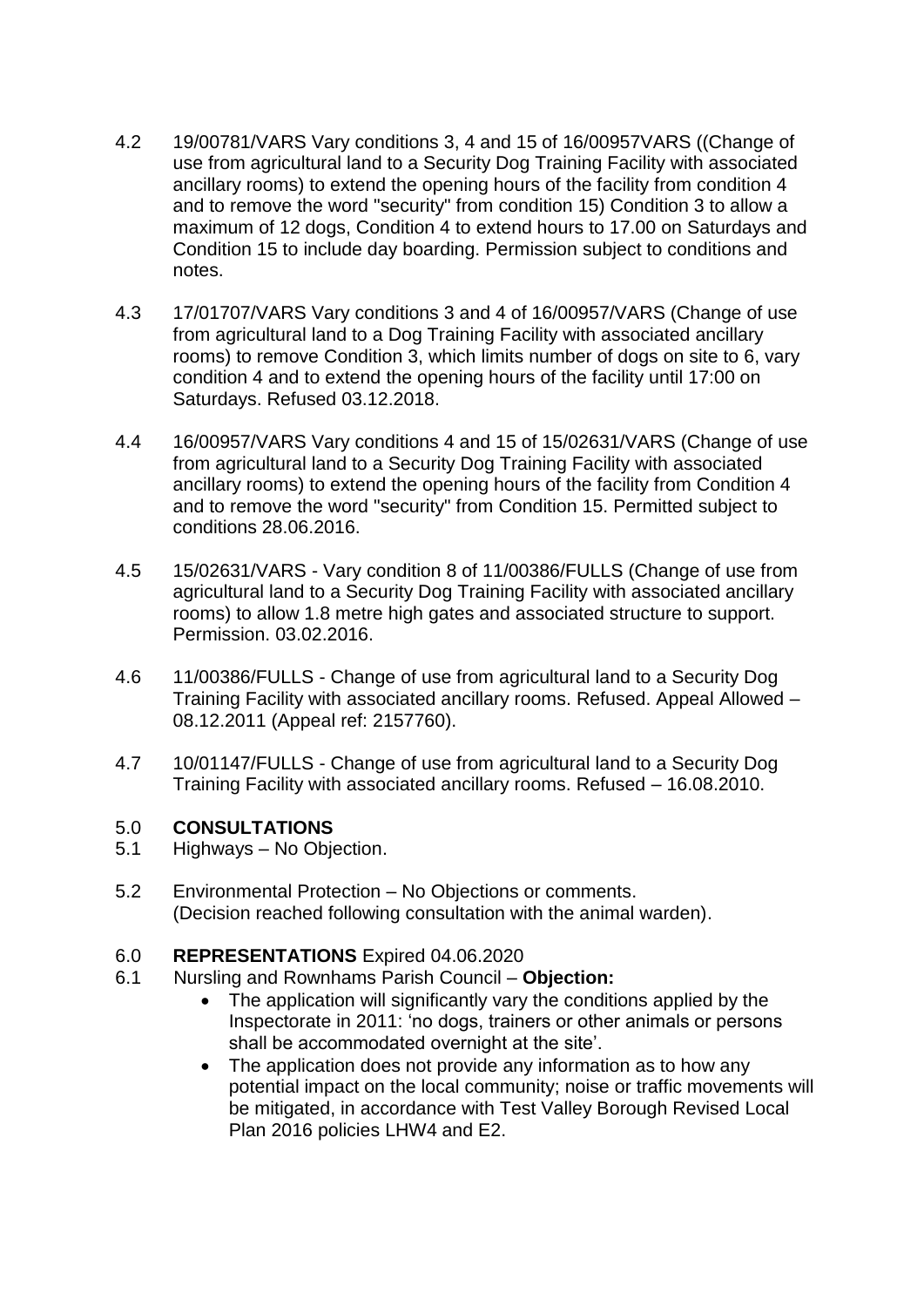6.2 51B Upton Crescent, 9 Highcrown Mews Highfield, 492 Winchester road Southampton, Grove Park, Upton Lane, Parnholt House, Parnholt Lane, Unknown x 9 – **Support**

### Existing development in the area

• I note with interest the numerous comments made by a few residents of Grove Place and find it quite laughable that they see fit to complain about this facility when Grove Place has massively expanded its facilities recently. Very hypocritical comments from people who seem to believe they live in the countryside, but in fact live next to two motorways. Do they believe they have a right to do as they wish, but to moan and object about others needs even when they are not directly affected. They are simply attempting to use the age card. Their comments are not factual at all and are purely speculative and vicious. As a small business owner myself I must take issue with people who seem to want to moan and cast aspersions, simply to make things difficult for others who just want to make progress.

### Operation of the dog club

- I am a user of the Hampshire Dog Club, which is a well-run and professional facility. I use the field and have attended training with my dogs. The kennels face the motorway. You cannot even hear the dogs in the kennels from the car park side of the building. How could anyone at Grove Place a kilometre away hear anything? Ridiculous! The kennels are already in existence, built into the current building so no further development is required.
- This will enable dog owners to board their dog(s), in full confidence that they will be cared for safely and in line with regulatory standards.
- The Hampshire Dog Club is an extremely well run facility, owned & managed by highly responsible & knowledgeable individuals.
- It has been (& will continue to be) a pleasure for me to take my own dogs to Sean Knowlson for education & training purposes, & it is to the teams's credit that they have built such a comprehensive all round canine facility here.
- The granting of the licence application will enhance & compliment what is already an excellent facility.
- As a daily user of the club, an indoor training area will be better for the dogs and owners immensely. In particular, dogs scared by noise or those easily distracted by the dogs in the field.
- In addition, I cannot see any negative reasons why there should not be overnight boarding offered. There will no inconvenience to neighbouring properties both from customers using the facilities or adverse noise from boarded dogs.
- I am an owner of a dog that cannot just be handled by anyone and the trainers/staff at Hampshire Dog Club have done a fantastic job in helping me train my dog. They have shown the skills to be able to safely look after my dog and there is no one else I would feel comfortable leaving him with. My extended family live in Scotland so it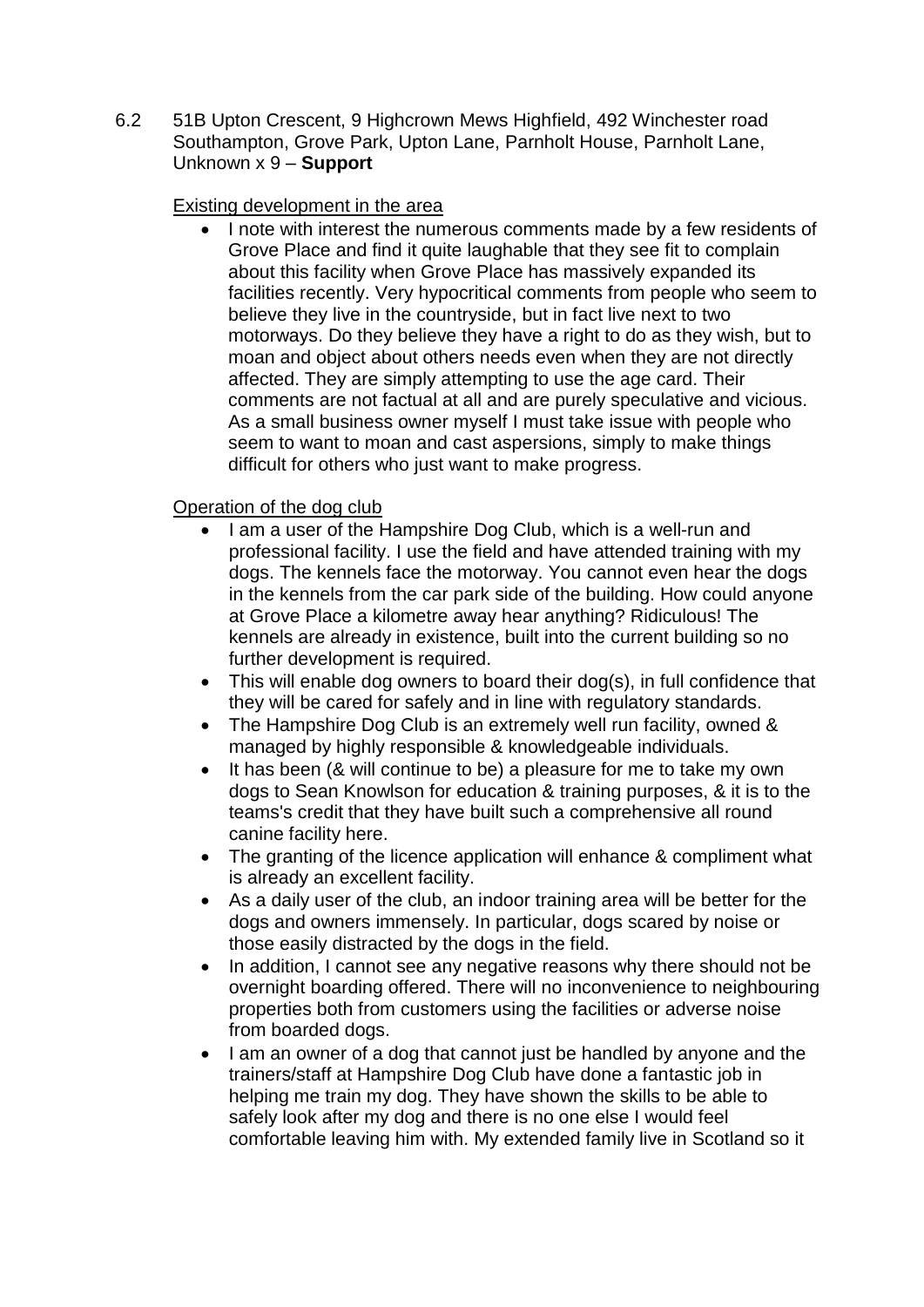would be perfect to have him stay at Hampshire Dog Club when we do our regular visits there as well as when I go to visit my girlfriend in Cornwall on a monthly basis where she studies.

- I fully support this and cannot think of a single reason as to why this application should not be granted and I know it would definitely benefit me and my dog as well as many others.
- This is a service much needed by the community.

#### Noise

- I note that environmental health and highways had no objections to the previous application before it was revised. Therefore no nuisance has ever been caused by dogs at the facility. I also note that Test Valley Council have already inspected and granted an overnight boarding license a year ago, so it would seem the council have no issue.
- I think some people object to such applications just because they don't like dogs, without even looking at the facts. The building is nowhere near any residential, it's next to the motorway and would not bother anyone.
- I do not believe there will be a problem for neighbouring properties caused by dogs barking. Just because a dog has behavioural issues does not mean it will bark all the time. Dogs usually bark when someone approaches, and no-one would be able to approach this establishment unless they had entered illegally. In any case, there is no residential housing in close proximity and the noise from the M27 is constant.

### Completion of existing planning permission work

- Regarding comments made about finishing the existing building, I have witnessed first-hand the substantive amount of planting and landscaping that has happened on the site with numerous hedgerows and trees maturing rapidly over the last couple of years.
- There have been a couple of comments made about the training canopy which was built in 2019. I actually helped with the groundwork's on this structure and it has planning permission. It is also nicely designed and discreet, so yet again unjustified comments as it cannot even be seen from Upton Lane.
- Some people objected to the previous application on grounds that landscaping etc is not completed yet. This is a small business that could not be expected to complete everything overnight, and yet, almost every time I visit, I see improvements being made in the layout of the site and planting of shrubs etc. in an attempt to fulfil the previous planning conditions.
- This is an application for a very small number of overnight boarders and given the state of the UK economy and the uncertainties which will follow the coronavirus pandemic, I believe we should be encouraging all small enterprises to expand and grow their businesses.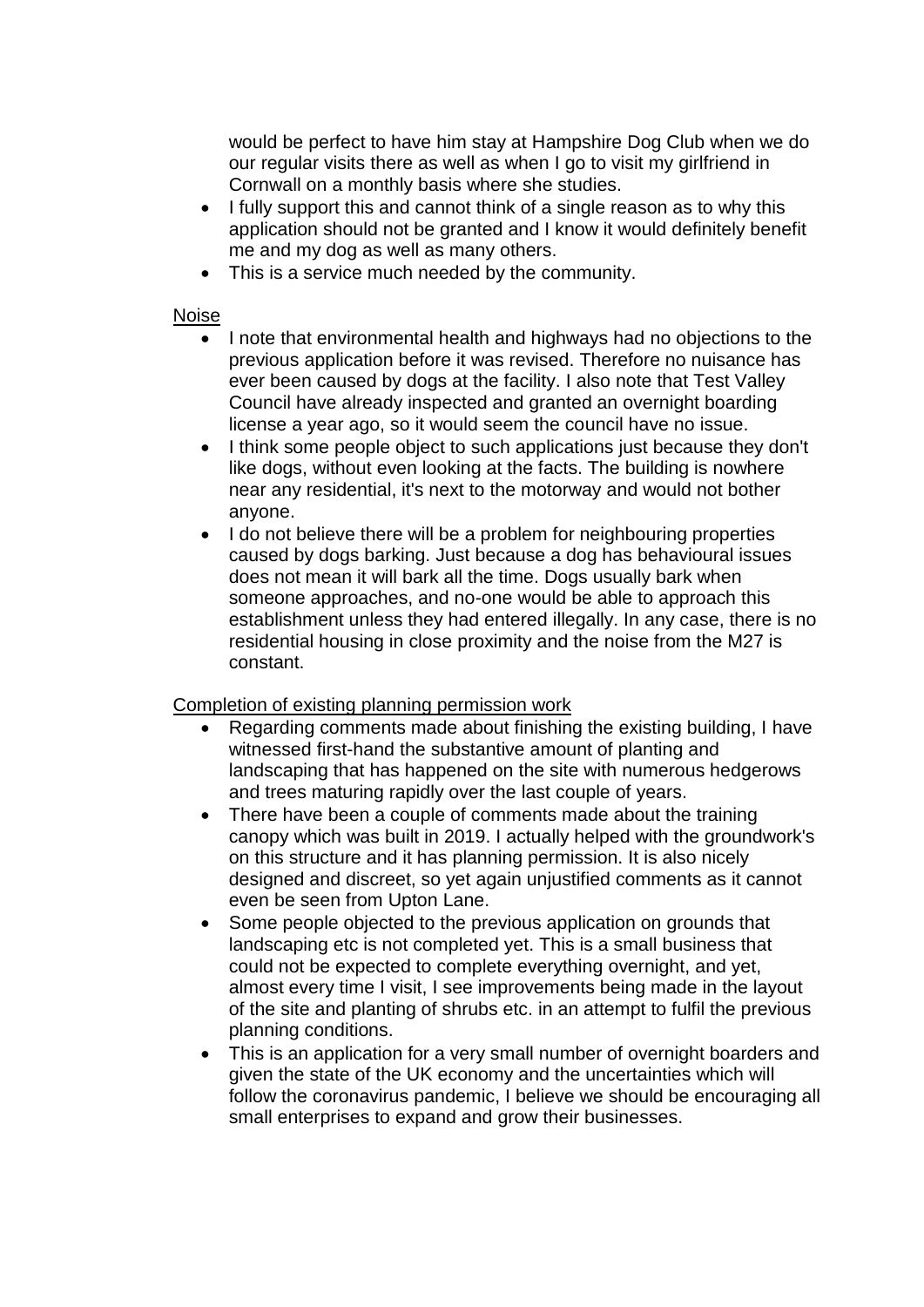6.3 22, 33, 44 Paget House, 30, 35, 42, 46, 48 Northcliffe House Grove Place, Station Road Nursling, Inglenook Cottage, 3 Mill Lane, Unknown x4 – **Objection**

### Planning History

- It is important to remember that planning permission was granted for the change of use from agricultural land to a Security Dog Training Facility with associated rooms on appeal following refusal by Test Valley Borough Council. On allowing the appeal the Inspector considered that the proposed use "would be akin to the approved use of the keeping of horses, provided it remained small in scale". The Inspector referred to a number of conditions (as suggested by this Council in the event of the appeal being allowed).
- To quote the Inspector's Appeal decision: "Conditions in respect of materials, trees, landscaping and boundary treatment are needed to ensure a satisfactory appearance. Conditions limiting the number of dogs brought on the site, the hours of operation, the removal of permitted development rights and preventing overnight accommodation are needed to ensure that the use remains at a level which does not result in harm to the character and appearance of the countryside or to the living conditions of neighbours".
- The Inspector's decision included 17 very specific conditions to ensure the above, including what was to become Condition 15 which states that: "The site and buildings subject of this planning permission shall be used for a training facility for security dogs only and shall not be used for any other purpose, including boarding kennels".
- There have been repeated attempts to erode the conditions that the Inspector considered were essential to make this application acceptable. Permission has already been granted to remove the restriction allowing use for training security dogs only and to extend the time and days of operation. This is yet another example of the applicant trying to water down the conditions.
- Permission for this proposed change of use should be REFUSED therefore as allowing overnight boarding for up to six dogs would fundamentally change the use permitted at appeal.
- It should also be noted that the there is a sign at the entrance to Cobra Lodge already promoting - 'Boarding Kennels (5 Star Rated)'.
- I can also confirm that work has already begun on the site in preparation for the construction of the kennels. A digger has been on site digging out the foundations.
- The applicant has also failed to comply with other conditions including landscaping, and has not completed the building satisfactorily, (as cladding to part of the front of the building has not been applied exposing the underlying breeze blocks).

### Overdevelopment

• The applicant has over developed the site way over and above the present business.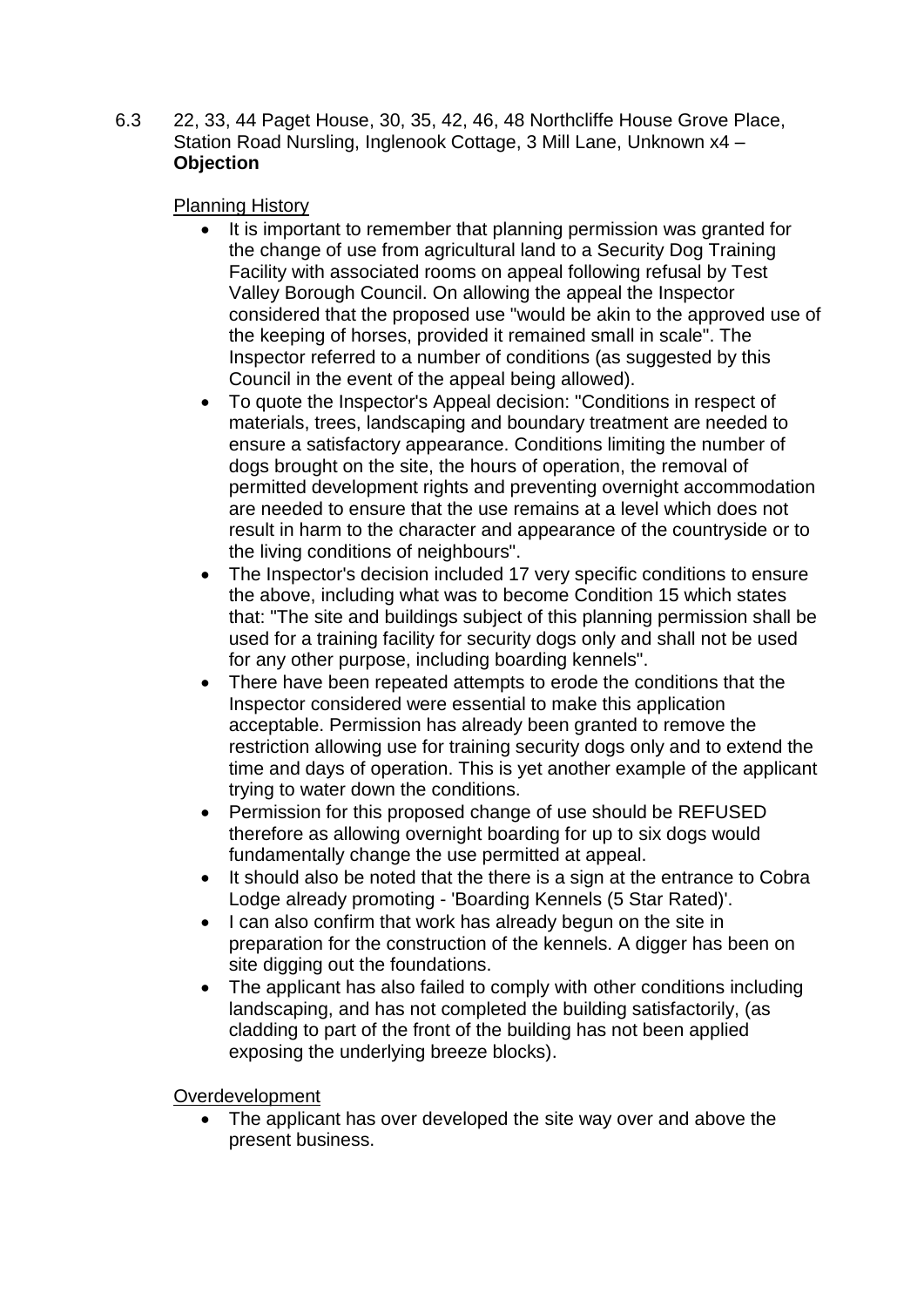#### Noise

- I understand the site is unattended during overnight periods and animals would suffer stress and anxiety and create excessive noise/barking.
- Comments from supporters of the application make reference to reactive or badly behaved dogs. This clearly demonstrates that noise will be a significant problem. This will create a nuisance
- Set out below is an extract from an article appearing in the May/Jun 2016 issue of "Acoustics Bulletin". It is noteworthy in the light of the article that Grove Place is some 450 metres from the proposed site (our emboldening for ease of reference). *The number of dog boarding kennels in the UK and Ireland is currently estimated at more than 4,500, with at least an additional 1,000 animal welfare establishments. One of the key issues affecting such establishments is dog vocalisations, chiefly barking, but which may also include whining, howling and yelping (DEFRA, 2005). Barking may be audible over extended distances, giving rise to nuisance at up to 500 m (EPA Victoria, 2008). On occasions, a number of dogs may contribute to an extended barking frenzy, giving rise to potentially severe noise nuisance at neighbouring dwellings (An Bord Pleanála, 2001; Manley v New Forest DC, 2007).*

### Fencing on boundary

• I rent the field next to the site for my horses. I've recently been intimidated by the proprietor of the site about fencing. When I went to see him to ask what was wrong he was quite aggressive. No fencing was compromised. My horses have been in the ground for 6 years without getting bitten or any dog related problems. The 6ft inner fence he was supposed to erect for protection was only instated by him after he tried to bully me into erecting one within my perimeter. My horses also miraculously ESCAPED twice in a four day period. I imagine with a little help. The safety implications for the pubIic are self-explanatory. I have put a secondary fence within my side so the horses cannot put their heads over his side to keep the peace at my expense.

## Danger of escape

With dogs left on site overnight I feel this would be a danger. There was an incident a few years ago of his guard dogs escaping from a compound and killing local residents pet rabbit's and goats because they were hungry. Although this was a long time ago I saw the aftermath of this and I'm not wanting anything like that to happen to my animals.

## Residential dwelling

- The lack of supervision overnight has obvious safety implications for the dogs, this means the application inevitably be followed by an application for overnight presence and accommodation.
- I also feel that if this planning is approved it will inevitably lead to further applications in the future eventually leading to residential.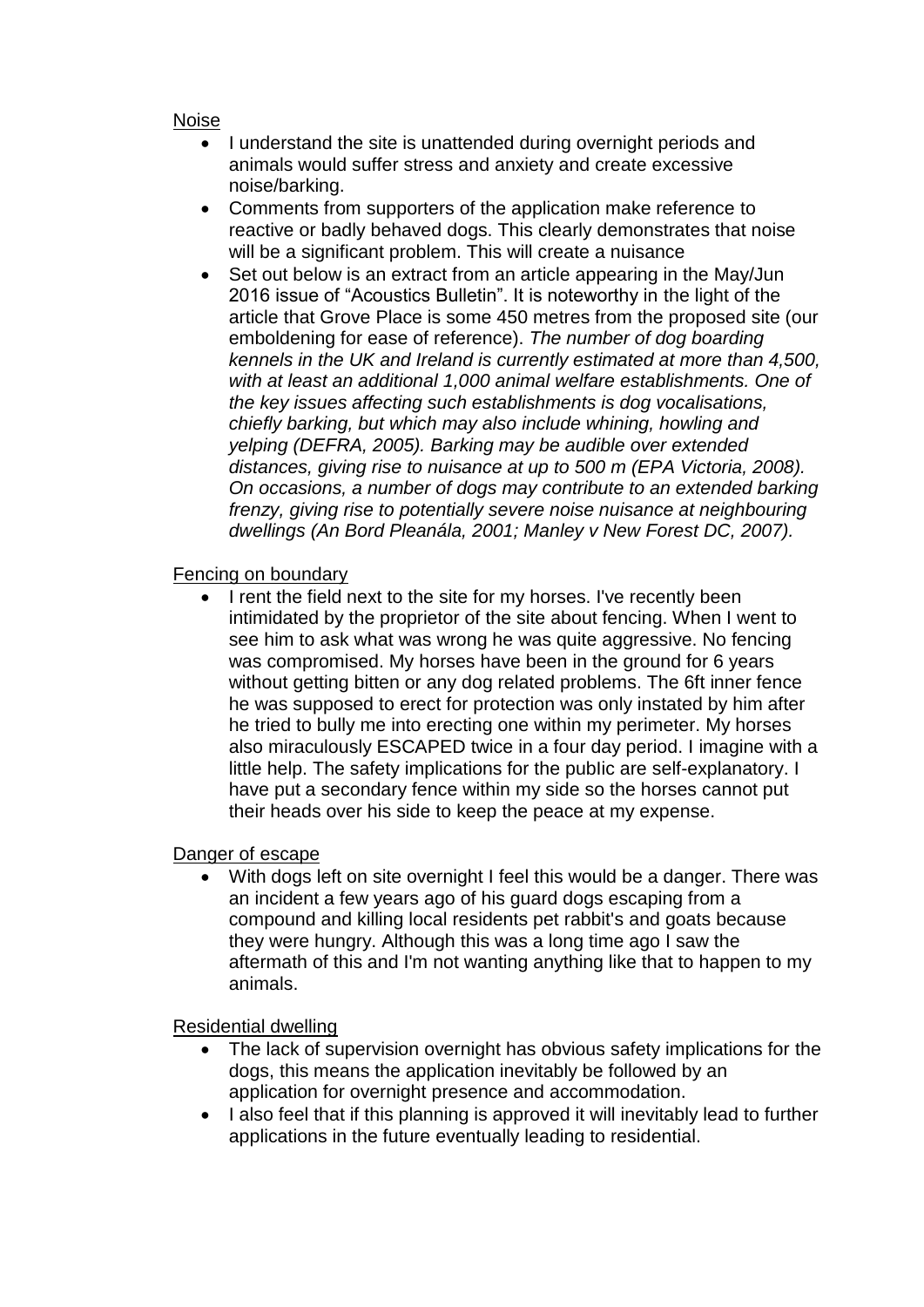### Neighbouring development

 My wife and I are very concerned by the persistent attempted erosion of the peace of this rural setting by the gypsies' constantly continuing to ignore of the terms of their approval; incidentally no action has been taken to deal with that infringement. Now this seemingly unjustified planning application re the dog kennel area.

# 7.0 **POLICY**

## 7.1 Government Guidance

National Planning Policy Framework (NPPF) National Planning Practice Guidance (NPPG)

## 7.2 Test Valley Borough Revised Local Plan (2016)(RLP)

- COM2 Settlement Hierarchy
- LE16 Re-use of buildings in the countryside
- E1 High Quality Development in the Borough
- E2 Protect, Conserve and Enhance the Landscape Character of the Borough
- E8 Pollution
- LWH4 Amenity
- T1 Managing Movement
- T2 Parking standards

# 8.0 **PLANNING CONSIDERATIONS**

- 8.1 The main planning considerations are:
	- Principle for development
	- Impact on the surrounding area
	- Impact on neighbouring properties
	- Highway safety and parking provision

# 8.2 **Principle of development**

The application site is located in the countryside within the Revised Borough Local Plan 2016. Local Plan Policy COM2 establishes a hierarchy of settlements in the Borough and states that development outside the boundaries of settlements will only be permitted if (a) it is appropriate in the countryside as set out in the local plan policies or (b) it is essential for the proposal to be located in the countryside.

8.3 The principle of the use of the land as a dog training centre was accepted in the 2011 Appeal decision and subsequent permitted variations. These variations developed the initial permitted Security Dog Training Centre, into a Dog Training Centre for dogs in general including domestic dogs. Whilst comments have been received in respect of the 'watering down' of the initial appeal decision this application does not seek to vary the original permission. Instead a new full application is under consideration over 8 years after the 2011 appeal decision and regard must be had to the need to support economic growth and productivity, taking into account local business needs.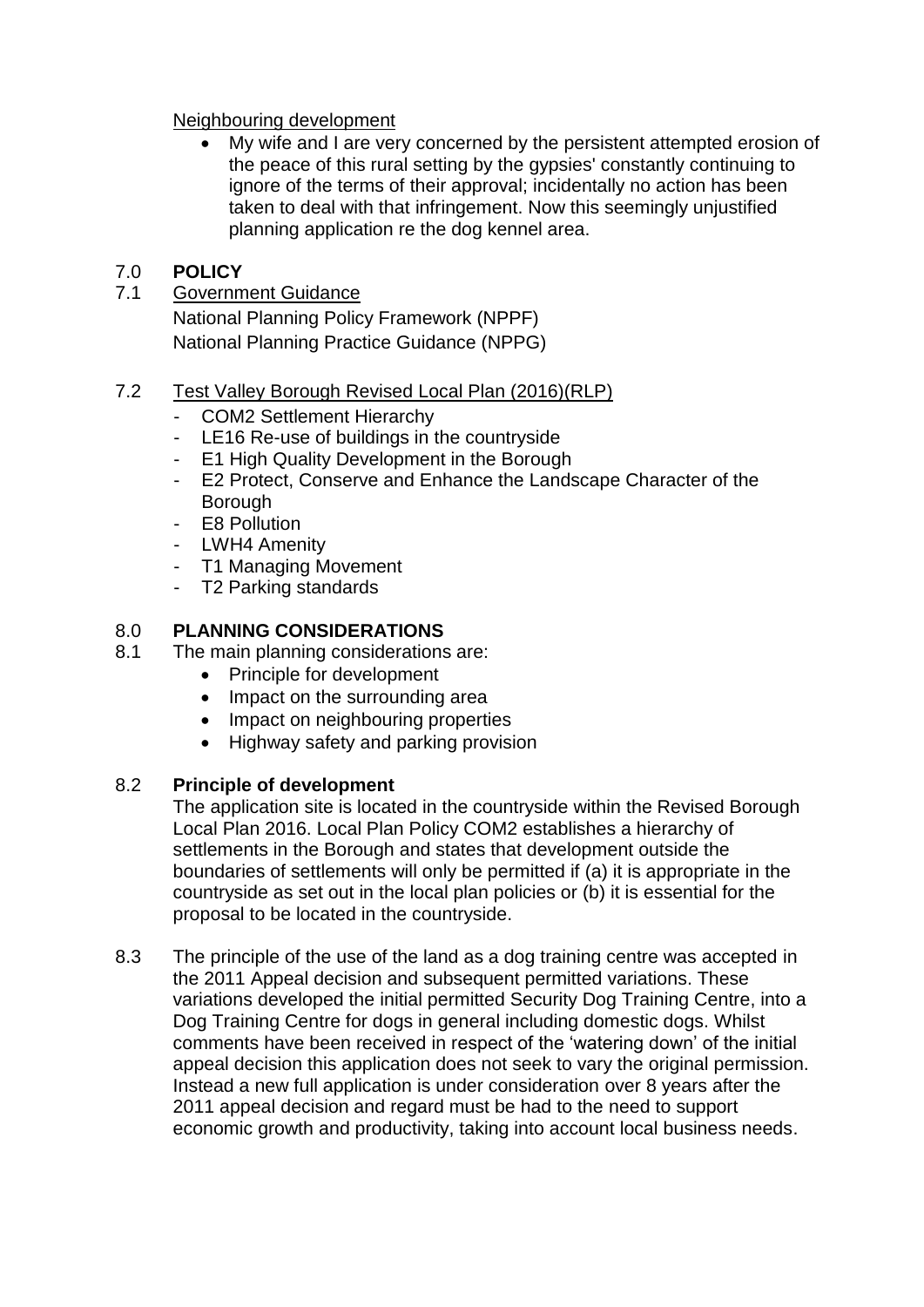Paragraph 80 of the NPPF 2019 states that *Planning policies and decisions should help create the conditions in which businesses can invest, expand and adapt. Significant weight should be placed on the need to support economic growth and productivity, taking into account both local business needs and wider opportunities for development. The approach taken should allow each area to build on its strengths, counter any weaknesses and address the challenges of the future.*

- 8.4 The applicant has advised that in this time it is clear that the Hampshire Dog Club business has grown. As with any business it must evolve to meet the requirements of its clients. The applicant has identified a need for overnight accommodation for dogs from existing users of the training centre, as many rescue centres who employ inexperienced staff simply cannot handle them or are not willing to accommodate them. The applicant advises that this does not mean these types of dogs will bark incessantly or without good reason, it simply means they are not always handler friendly and require a suitably competent person to ensure their needs are met. The information submitted sets out that the Hampshire Dog Club are an approved training centre for the National Association of Security Dog Users and attract working dogs and their handlers from outside the local area for training.
- 8.5 The site already benefits from permission for day boarding for dogs and it is not considered that the addition of overnight boarding within existing facilities would create any harm to the surrounding countryside which policy COM2 seeks to protect. Furthermore for this business to expand and adapt it is essential for this proposal to be located in this countryside location where it is already established in accordance with policy COM2.
- 8.6 Regard should also be had to policy LE16 which is a policy outlined within criterion a) of policy COM2 in that the proposal seeks to use an existing building set within the countryside.

Policy LE16 allows for the re-use of buildings in the countryside for commercial use provided that:

- a) The building is structurally sound and suitable for conversion without substantial rebuilding, extension or alteration; and
- b) The proposal would not result in the requirement for another building to fulfil the function of the building being converted; and
- c) The proposed use restricted primarily to the building; and
- d) Development would lead to an enhancement of its immediate setting
- 8.7 The building where the overnight boarding would occur is already on site to provide for the permitted uses at this site and the 3 kennels are in operation as a day boarding facility. Furthermore no further building work is required to accommodate the overnight boarding. As such this policy is not considered to be relevant to the proposal.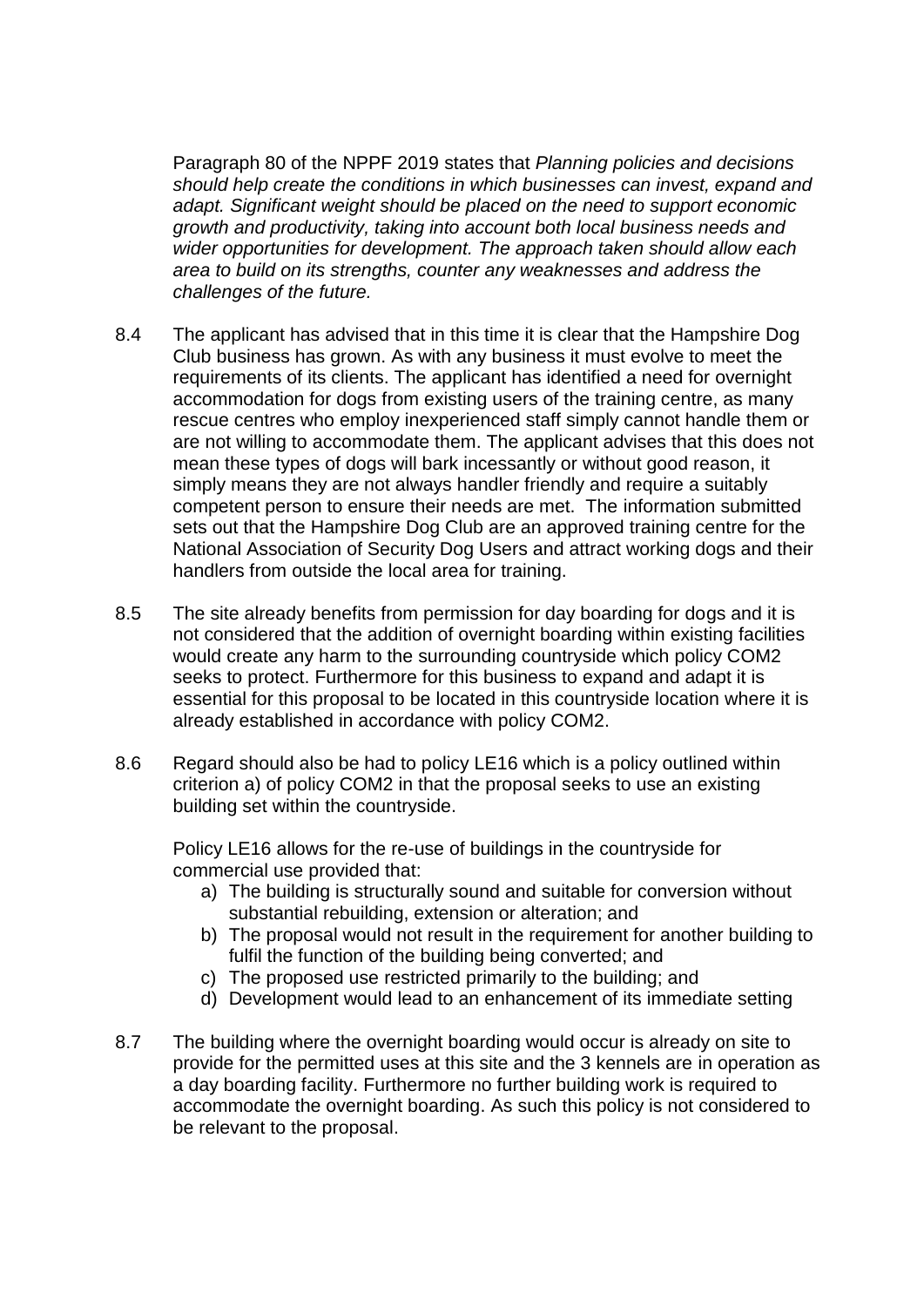### 8.8 **The impact on the character of the area.**

The character of the area is assessed in Test Valley Borough Revised Local Plan (RLP) policy E2: Protect, conserve and enhance the landscape of the Borough. This policy permits development that has no detrimental impacts on the appearance of the immediate area and landscape character of the Borough.

8.9 It is not considered that increased boarding overnight would create any intensification in this respect which would result in harm to the local landscape. As such it is considered that the character and appearance of the Borough would be protected, conserved and enhanced as a result in accordance with policy E2 of the Revised Borough Local Plan 2016.

### 8.10 **Amenity impact**

Amenity is addressed in RLP policy LHW4: Amenity. The site has no immediate authorised residential neighbours but comments have been received in respect of noise concerns from residents in the wider area with a quote from 'Acoustics Bulletin' being provided in terms of potential impacts from a high number of dogs on a site. Policy E8 concerns pollution including noise impacts. The original appeal decision (ref: 2157760) at paragraph 11 specifically discusses noise implications on residents of Grove Place. The inspector highlights that the motorway provides considerable background noise and then states that the eastbound vehicles on the M27 are climbing the slight gradient and in the inspectors judgement the noise of barking dogs from the site would not have a material effect on the living conditions of residents in this context. The inspector also states that it is not considered that the occasional barking would cause any significant harm to users of the ground of Grove Place.

- 8.11 Within paragraph 15 of the appeal decision appropriate conditions are discussed it states that conditions limiting the number of dogs bought on to site, the hours of operation, the removal of permitted development rights and preventing overnight accommodation are needed to ensure the use remains at a level which does not result in harm to the character and appearance of the countryside or the living conditions of neighbours. As discussed above it is not considered that the proposals to provide overnight boarding would have any significant impacts on the surrounding countryside. Furthermore the Borough Environmental Health department has no objection to the application considering the facility to be very well located with good separation from neighbours, and in an area of high background noise levels. The TVBC animal warden has confirmed that he considers the premises to be suitable for overnight boarding and has no concerns about the proposition. As part of the ongoing licencing reviews necessary for all such facilities the warden knows the premises and will continue to have oversight of the management as part of the licensing process.
- 8.12 The case officer has been to the site and the kennels are housed within the centre of the existing building, surrounded on three sides by corridors and other rooms which create barriers to any noise from the dogs. The applicant advises that all three kennels are built using high density concrete blocks on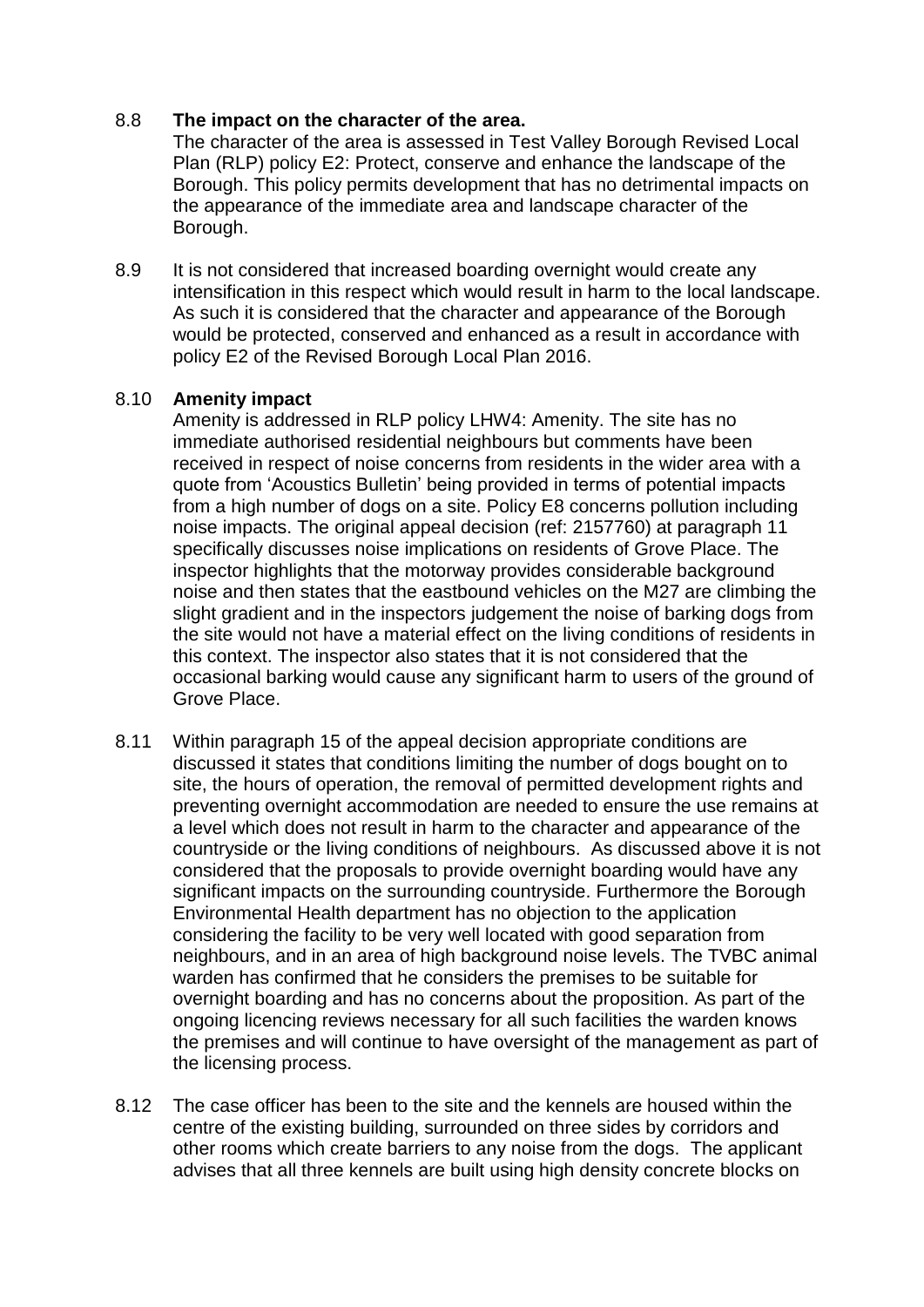the north, east and west sides. The south facing side of the kennels are steel bar frames facing a seven-foot mature hedgerow, the training fields and canopy with the M27 motorway beyond. All steel fronts have lockable doors.

- 8.13 The submission sets out that to the north side of the kennels there is a 1.2m wide corridor which forms an air gap between the kennel wall and the outside of the building. The north side external corridor wall is double skinned blockwork containing cavity insulation. The building has external cladding which adds a further sound barrier and is dry lined and skimmed on the internal side. To the east of the three kennels is another 1.2m corridor and additional rooms which are 2.5m wide. Internal walls are concrete blockwork, dry lined and skimmed, with all external walls double skin blockwork, cavity insulation with external cladding. The west side of the three kennels are adjacent to the 3m wide classroom, 2m wide classroom and offices. The corridor, rooms and methods of construction contribute to creating sound barriers between the kennels and the neighbours in the wider area.
- 8.14 The applicant has advised that no dog will bark unless stimulated by something that triggers the specific behaviour. Even normally quiet dogs will bark if being territorial at home when triggered. The inspector who granted the 5 star overnight boarding license states; *"Build structure means noise is thrown towards the M-27……. The dogs only reacted to people in very close proximity."* The applicant advises that due to the location and the fact the kennels face the motorway, there is no reason for the dogs to bark unless someone is illegally trespassing on the land in front of the kennels. No dog would be boarded with another dog who is unknown to them. The requirement is for dogs from the same household to be kennelled together, which is good for them and the owners.
- 8.15 Concern was also raised about potential overnight accommodation for staff and queries around how the dogs will be monitored. As detailed in the overnight boarding assessment carried out by Rod Mason the animal welfare officer for TVBC and prior to his approval for an overnight boarding license in 2019, all three kennels have CCTV cameras installed which monitor and record at all times. These are also infra-red so can still see at night. The applicant advises external and internal areas of the building also have CCTV cameras which monitor and record continuously. This makes it impossible for anyone to approach the kennels without being seen. The applicant confirms that all cameras can be monitored remotely via a mobile phone. The building has an intruder alarm system which is monitored by an external alarm receiving centre to notify of any activations. Random mobile security patrols are carried out on the premises during the night to confirm that the dogs are safe and settled. All these security arrangements are designed to act as a deterrent and to make the premises as secure and safe an environment as possible to avoid the need for an employee to be on site overnight. The submitted information confirms that the dogs are exercised in an on-site secure field and fed just prior to locking the building for the night.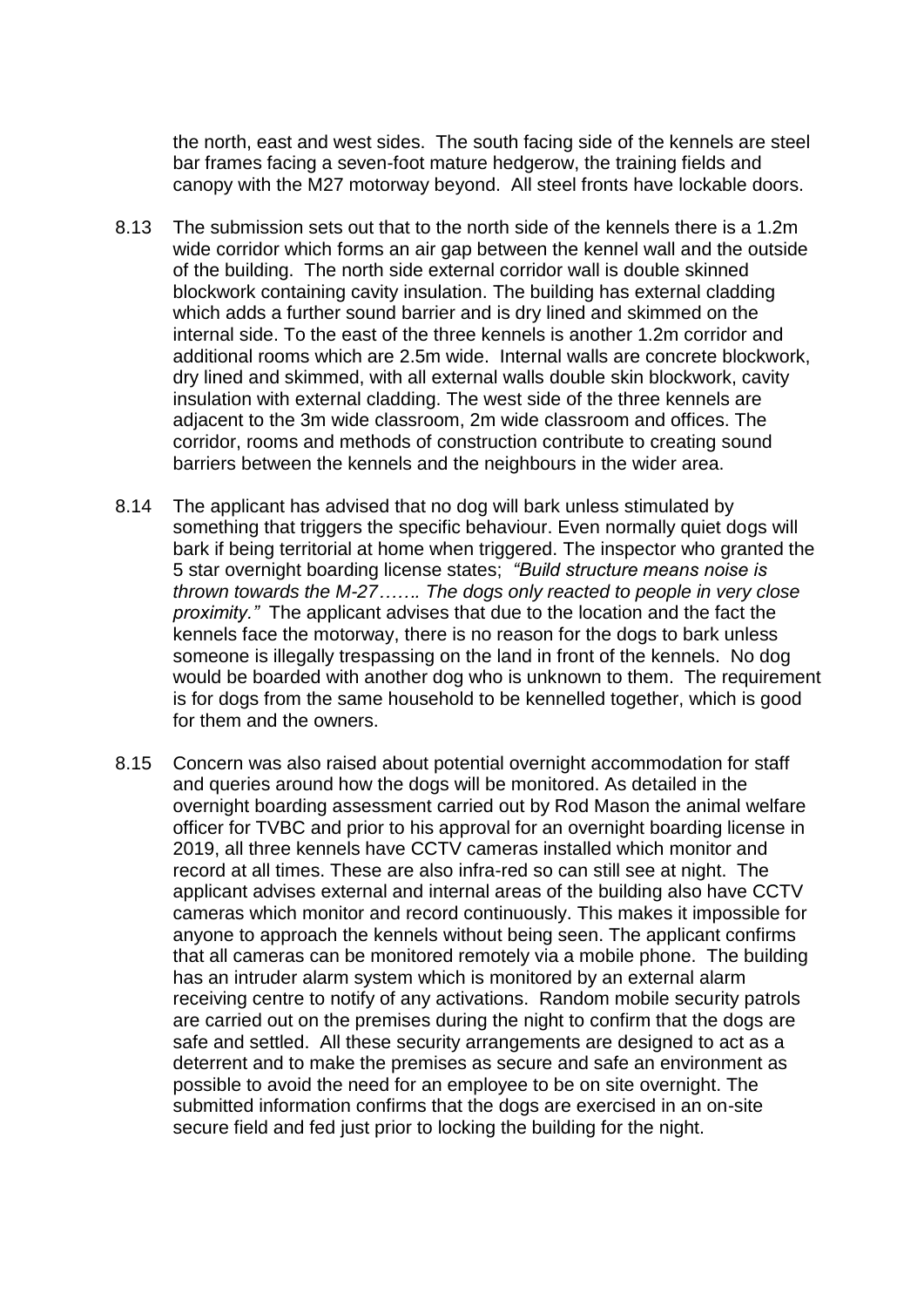8.16 Given the Environmental Health Officer has confirmed that there are no concerns in respect of noise and taking into account the dogs will be boarded in existing kennels which face out towards the motorway and monitored overnight it is not considered that the proposal would not result in a significant impact in noise. Similar to the recommendation of the 2011 appeal decision a condition is considered appropriate to ensure the amount of overnight dog borders is limited to up to six to be accommodated in the existing kennels. Subject to this condition, the proposed development is considered to comply with polices LHW4 and E8 of the Revised Borough Local plan 2016.

### 8.17 **Highway safety and parking**

Highways issues are addressed in RLP policy T1: Managing Movement, whilst RLP policy T2 addresses parking standards. Annexe G of the RLP has no parking standard specific to a dog training centre, but requires kennels to provide 1 space per 5 animal kennels.

- 8.18 The application proposes overnight boarding for up to 6 dogs. More than 2 spaces are provided on hard core at the front of the application site with ample space for turning and further parking. The Highways Officer has no objection to the proposal.
- 8.19 It is considered that the application for variation of this condition would not result in additional highway safety impacts in terms of vehicles obstructing the highway or parking. The proposal is therefore considered to be in accordance with Policies T1 and T2 of the Test Valley Borough Revised Local Plan (2016)

### 8.20 **Other matters**

A query has been raised in respect of future applications for the applicant to apply for permission of on-site residential accommodation. This application is for overnight kennels for up to 6 dogs only. The applicant has advised that no on site accommodation is required. There are security cameras monitoring the dogs at all times should a presence on site be required. Any residential overnight accommodation would require a further planning application for consideration.

- 8.21 Comments have been received about the existing main building and its current appearance. Only approx. one third of the building is clad, the rest remains as concrete blocking. The Planning Officer has viewed the building and notes the incomplete cladding. Given the build has commenced within the appropriate time the cladding can be completed at any time. The applicant has advised that this will be completed.
- 8.22 Representations have been made in respect of other development on site. The Enforcement Officer has confirmed that the landscaping does not accord with the approved plans. This issue was reported to enforcement in December 2018. Following an investigation it was concluded that it was not expedient for the LPA to pursue enforcement action in respect of this breach of condition.